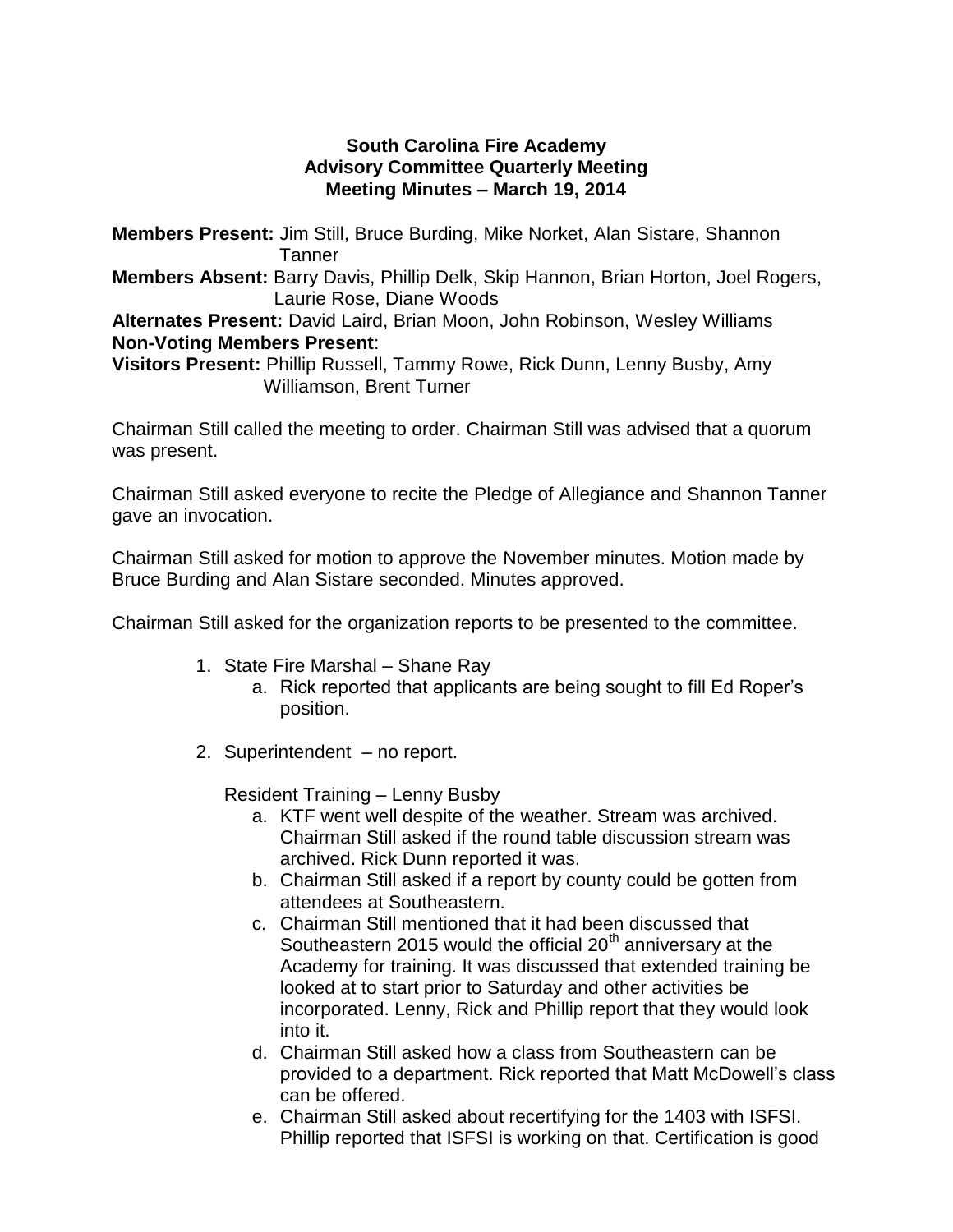for 3 years. Rick reported he has worked with Leigh and Jamie to development online website training, etc. All participants will have the opportunity to get acquired structure and participate in Spartanburg burns.

- f. Lenny reported all flammable liquid props are up and running. Waiting on car prop to be piped. Lenny stated they are reevaluating old Class A building and taking bids on getting preventive maintenance.
- g. Allan Sistare asked about retaining wall. Lenny reported that will be included in the resident site plan.
- h. Lenny reported the Academy is in the process of getting a new turnout gear washer and dryer.
- i. Bruce Burding asked about getting retirees fit tested. Lenny reported that he and Rick are working on getting the machine calibrated.

Regional Training – Phillip Russell

- a. Phillip presented and discussed Regional Report.
- b. Phillip reported that LLR gave approval for a site plan to be conducted prior to Ed leaving.
- c. Phillip reported temporary hot water has been hooked up to the dorms with no circulating system. Contractors are working on having new system completely installed by end of March.
- d. Phillip thanked everyone who assisted with the breakfast situation during the Fire Service Improvement Conference. Jack's job will be posted and we currently have a temporary employee to fill in until a permanent employee can be hired.
- e. Chairman Still asked about contracting out the cafeteria. Phillip responded that he thinks customer service would be lost. He is looking at making some changes. In process of getting a POS System. Cards will be given to all students and staff with all meals and store items added.
- f. Susan Duncan will be at beach to show off Fire Portal. This set-up will be at the Academy booth.
- g. Spartanburg burns will be held May 15 21.

Instructional Design - Rick Dunn

- h. Rick distributed and discussed report.
- i. Russ presented and discussed AP011 Certification Procedures. This will be submitted to ISFAC by end of end of May with a site visit to be in August. After receiving IFSAC recertification we will be submitting for Proboard certification.
- j. Task group is looking at regional offices completed test grading and releasing results.